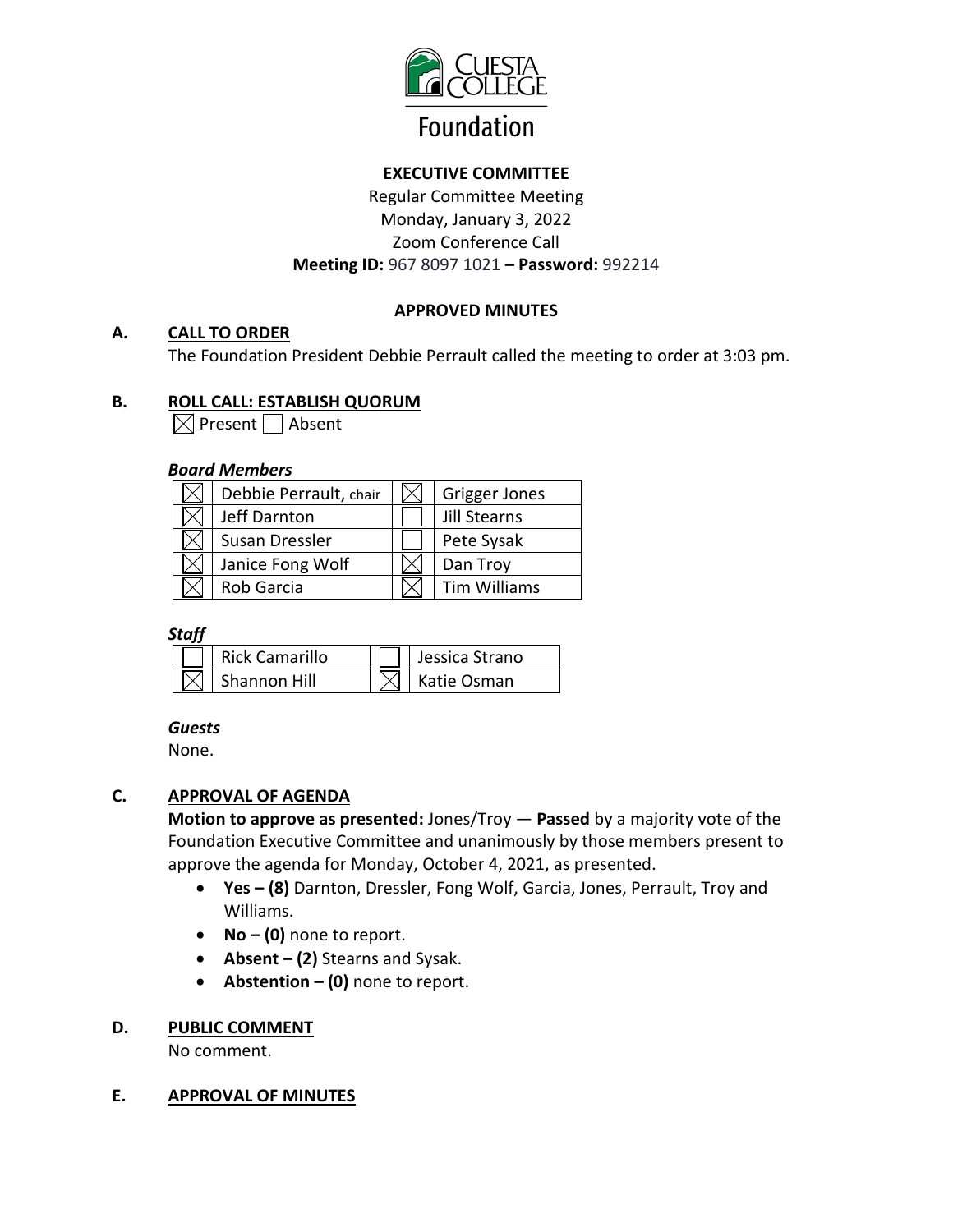Executive Committee Minutes – Monday, January 3, 2022

**Motion to approve as presented:** Fong Wolf /Jones — **Passed** by a majority vote of the Foundation Executive Committee and unanimously by those members present to approve the Foundation Executive Committee minutes for October 4, 2021, as presented.

- **Yes – (6)** Darnton, Garcia, Perrault, Troy, and Williams.
- **No – (0)** none to report.
- **Absent – (3)** Stearns, and Sysak.
- **Abstention – (1)** Dressler.

## **F. REPORTS**

a) Foundation President

Foundation President Perrault reported the following:

• Debbie attended Cuesta's Holiday Concert in December. She encourages others to attend CPAC events because they are wonderful.

## b) Superintendent/President

Superintendent/President Stearns was absent.

c) Board of Trustees

San Luis Obispo County Community College District Trustee Sysak was absent. Executive Director Shannon Hill reported the following:

- First Board of Trustees meeting of the year this Wednesday. There is a call for a new representative from our board because the current representative Pete Sysak's term is ending. BOT are choosing a new representative at the next meeting.
- Board will be also hearing the Commensurate Return Report during the next meeting.
- The Board of Trustees are going through the redistricting process and will be discussing potential maps at the next meeting.

# d) Executive Director

Executive Director Hill reported the following:

- Shannon Hill summarized the annual Commensurate Return Report presented at the meeting. The report is presented publicly at the Board of Trustees meeting.
- The community college system requires that auxiliaries give back at least 50% of return on investments back to the college.
- Shannon shares that with construction related to Measure L, there will be naming opportunities available. The foundation will be contacting some former donors regarding these naming opportunities.
- Shannon shared that the new San Luis Obispo Campus Center's Boardroom will be renamed for J. Vard Loomis, as the 8000 building comes down.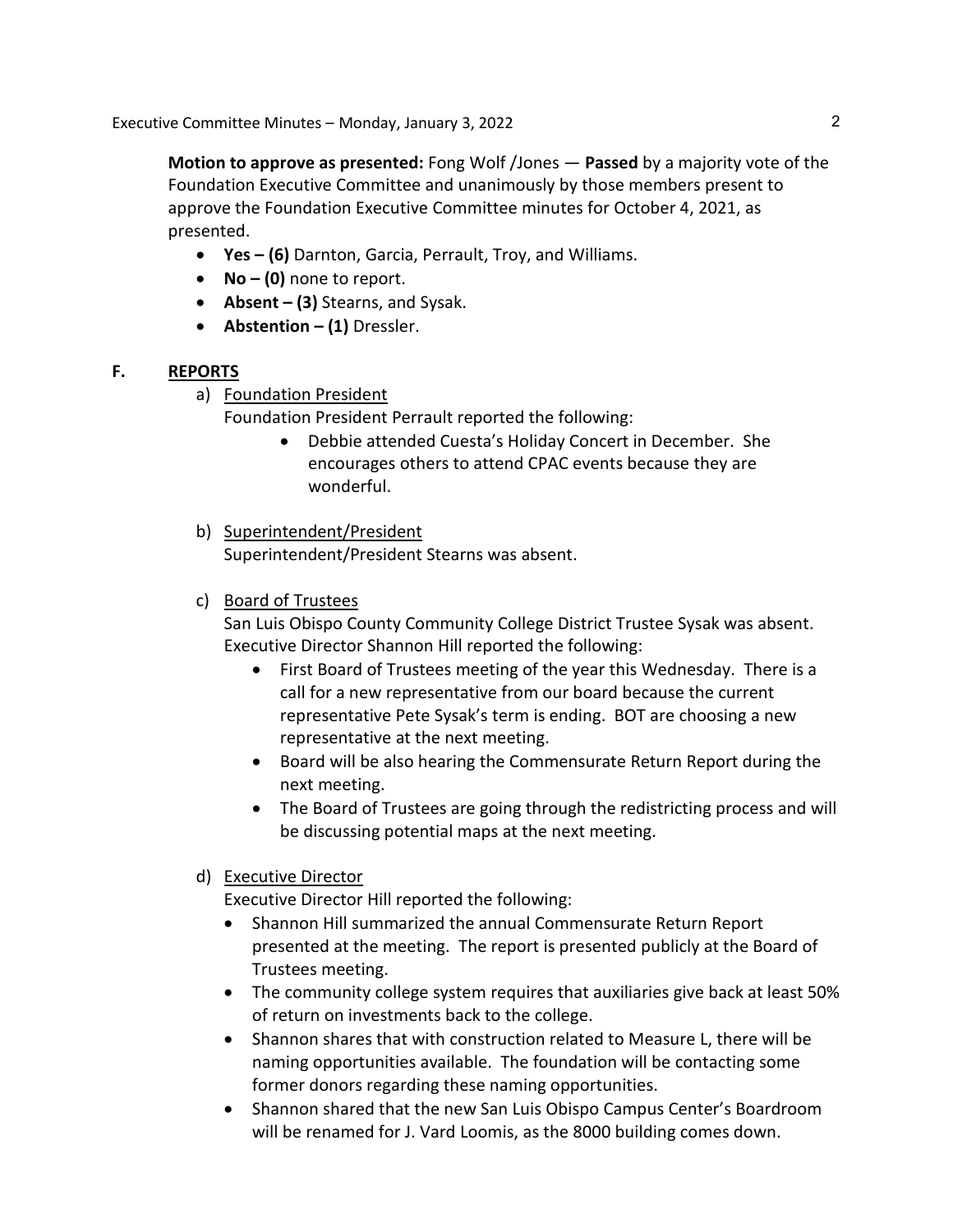Executive Committee Minutes – Monday, January 3, 2022

- Shannon informed the Executive Committee that after the agenda was drawn up there was a fraudulent check alert from Foundation accounts at Pacific Premier Bank. The fraudulent checks that were sent out were caught early, so no money was lost.
- Foundation is getting ready to interview for the Administrative Assistant to the Executive Advancement of Foundation position.

## Committee Chair Reports

#### **Alumni Committee**

Vice President of Alumni Relations Fong Wolf reported the following:

- In December, Board hosted a reception for honored alumni at Castoro Cellars. She thanks the board members and trustees for attending and acknowledges the Foundation staff for their putting together the event.
- The 2022 alumni nominations will be launching soon so Janice encourages everyone to think of alumni to nominate.

#### **Finance Committee**

Secretary-Treasurer Garcia reported the following:

- Committee met on December 10<sup>th</sup> with four investment firms: JPMorgan, and three other firms. Recommendations were made by each presenter to increase allocation in alternative investments.
- Committee is meeting soon to discuss final steps and to make a recommendation to the Executive Committee by March.

## **Nominating Committee**

Vice President of Membership Dressler reported on the following:

• The committee is scheduled to meet for the first time on January  $14<sup>th</sup>$ . There is one vacancy and there could be other vacancies. The committee will look at the balance of memberships and develop a timeline for their work.

## **Development Committee (Annual Fund Campaign)**

Vice President of Development Darnton reported on the following:

- Jeff mentions that right now is mid-year in fundraising. November fundraising totals have come in but we are waiting on December totals.
- Jeff mentions that with new fundraisers on the team there is a renewed sense of energy and ideas.
- Annual fund mailer and Giving Tuesday were very successful. Pacific Western Bank matched the raised funds, donating \$15,000. The CASE Fund received nearly \$30,000 and another \$30,000 came into other areas of campus.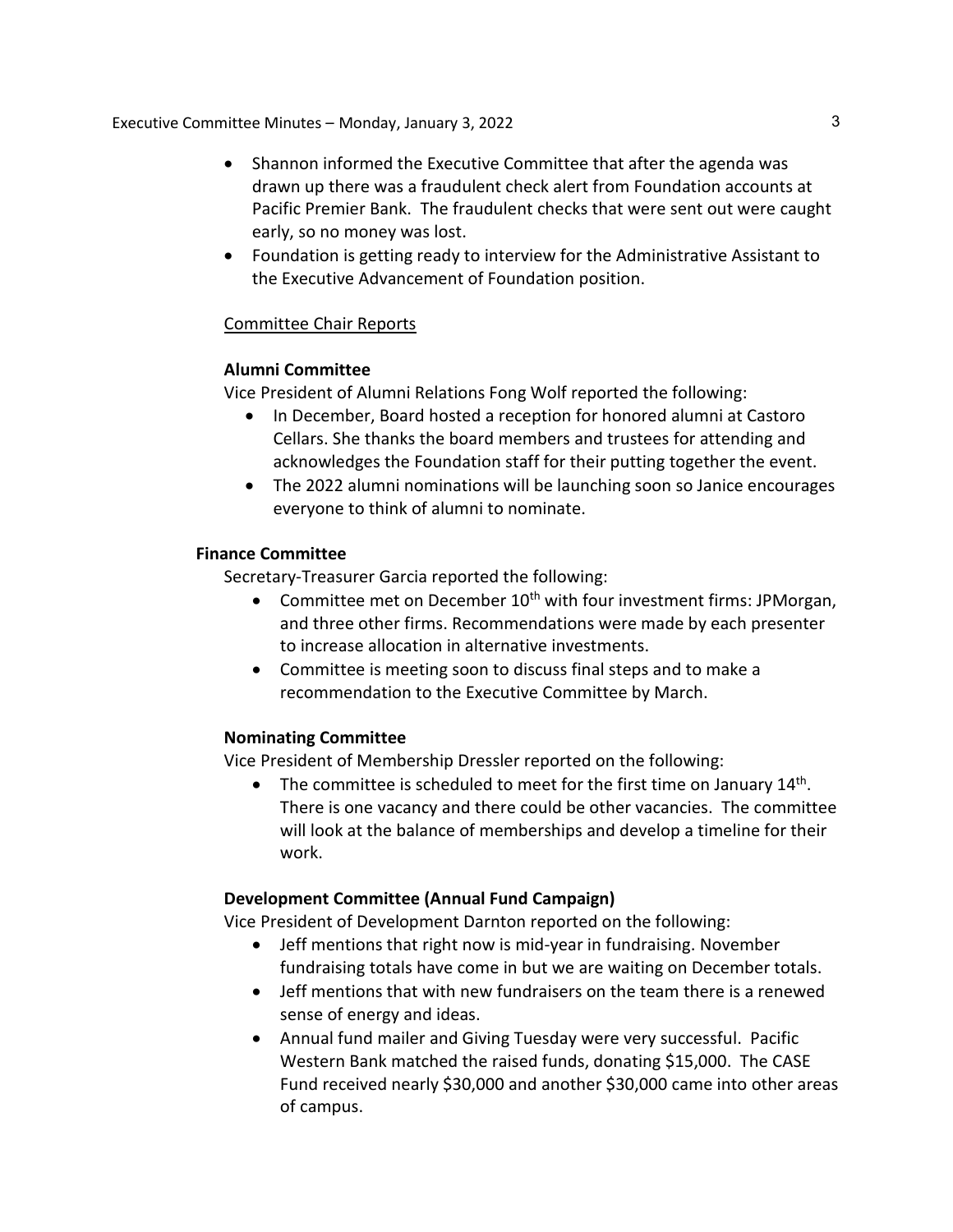Executive Committee Minutes – Monday, January 3, 2022 4

- There was a Giving Challenge that increased staff paycheck contributions to the Foundation.
- Jeff highlights that Jessica has been working very heavily on crowdfunding and online donation platforms.
- Katie is revising the Business Partner Program. We currently have 45 business partners with 33 that have renewed. Jeff mentioned that Katie is looking at ways to incentivize and entice new partners.
- Major gifts to the Foundation \$1.8M from a private estate, \$50,000 in support of the LVN program, \$30,000 in support of CPAC and \$10,000 in support of the Music Department. Still shooting for \$240,000 donation goal for the general fund.

## **G. BUSINESS AGENDA**

1. Budget Update

Rick Camarillo summarized the Annual Fund Giving statements presented at the meeting.

## **H. ACTION ITEMS**

1. Strategic Plan 2022-2024

Shannon Hill presented the 2022-2024 Strategic Plan on behalf of the Foundation Strategic Planning Ad Hoc Committee. The committee reviewed, discussed, and acted on 2022-2024 Strategic Plan, including that the Board of Directors meet more regularly.

Motion to approve as presented: Jones/Troy — **Passed** by a majority vote of the Foundation Executive Committee and unanimously by those members present to approve and recommend the Strategic Plan 2022-2024 to the board of directors for the meeting on February 7, 2022 as presented.

- **Yes** (7) Darnton, Fong Wolf, Garcia, Jones, Perrault, Troy and Williams.
- **No** (0) none to report.
- **Absent** (2) Stearns and Sysak.
- **Abstention** (0) none.
- 2. February 7, 2022 Foundation Board of Directors Meeting Agenda The Bylaws require that the executive committee determine the agenda for quarterly meetings of the board.

**Motion to approve as presented:** Approved by consensus by the Foundation Executive Committee and unanimously by those members present to approve February 7, 2022, Foundation Board of Directors Meeting Agenda as presented with modifications.